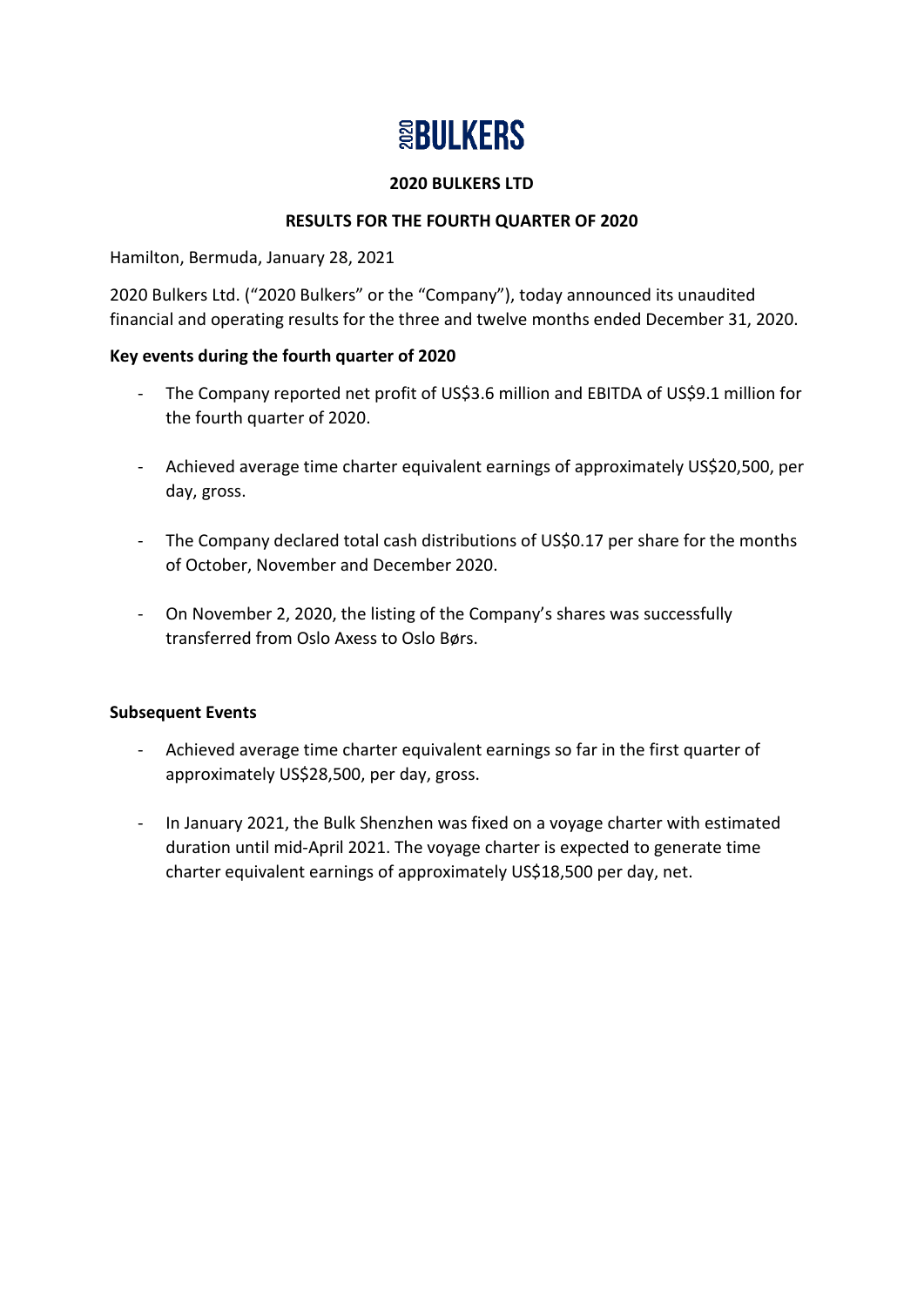#### **Management discussion and analysis**

#### *Consolidated Statements of Operations*

#### *Three months ended December 31, 2020*

Operating revenues were US\$14.6 million for the three months ended December 31, 2020 (US\$6.9 million in Q4 2019). The increase is driven by the entire fleet of eight vessels being in operation for the full quarter whereas only four of the vessels were operating during Q4 2019.

Total operating expenses were US\$8.4 million for the three months ended December 31, 2020 (US\$4.4 million in Q4 2019). Total operating expenses consists of vessel operating expenses, voyage expenses, general and administrative expenses and depreciation and amortization.

Vessel operating expenses were US\$4.0 million and US\$1.8 million for the three months ended December 31, 2020 and 2019, respectively. The increase compared to the three months ended December 31, 2019 is driven by the expansion of the fleet as discussed above under Operating revenues and an estimate of US\$0.2 million in Covid-19 related expenses.

Voyage expenses were US\$0.2 million for the three months ended December 31, 2020 (US\$0.2 million in Q4, 2019).

General and administrative expenses were US\$1.3 million for the three months ended December 31, 2020 (US\$1.4 million in Q4 2019). The decrease compared to the three months ended December 31, 2019 is primarily due to a lower share based compensation expense. The Company has expensed both employee bonusfor 2020 and Directors fee for 2020 in the fourth quarter of 2020.

Depreciation and amortization were US\$2.9 million for the three months ended December 31, 2020 (US\$1.0 million in Q4 2019). The increase compared to the three months ended December 31, 2019 relates to depreciation on vessels delivered during the first half of 2020.

Total financial expenses, net, were US\$2.6 million for the three months ended December 31, 2020 (US\$1.2 million in Q4 2019). The increase compared to the three months ended December 31, 2019 is due to interest on additional vessel financing partly offset by a write off of deferred loan costs in Q4 2019.

#### *Twelve months ended December 31, 2020*

Operating revenues were US\$48.9 million for the twelve months ended December 31, 2020 (US\$9.1 million for the twelve months ended December 31, 2019). The increase compared to the twelve months ended December 31, 2019 is driven by four vessels in operation for the full twelve months, Bulk Shenzhen and Bulk Sydney commenced operation in January 2020 and Bulk Sao Paulo and Bulk Santos commenced operation in June 2020. Bulk Sandefjord, Bulk Santiago, Bulk Seoul and Bulk Shanghai commenced operation in August, September, October and November 2019, respectively.

Total operating expenses were US\$27.8 million for the twelve months ended December 31, 2020 (US\$8.2 million for the twelve months ended December 31, 2019).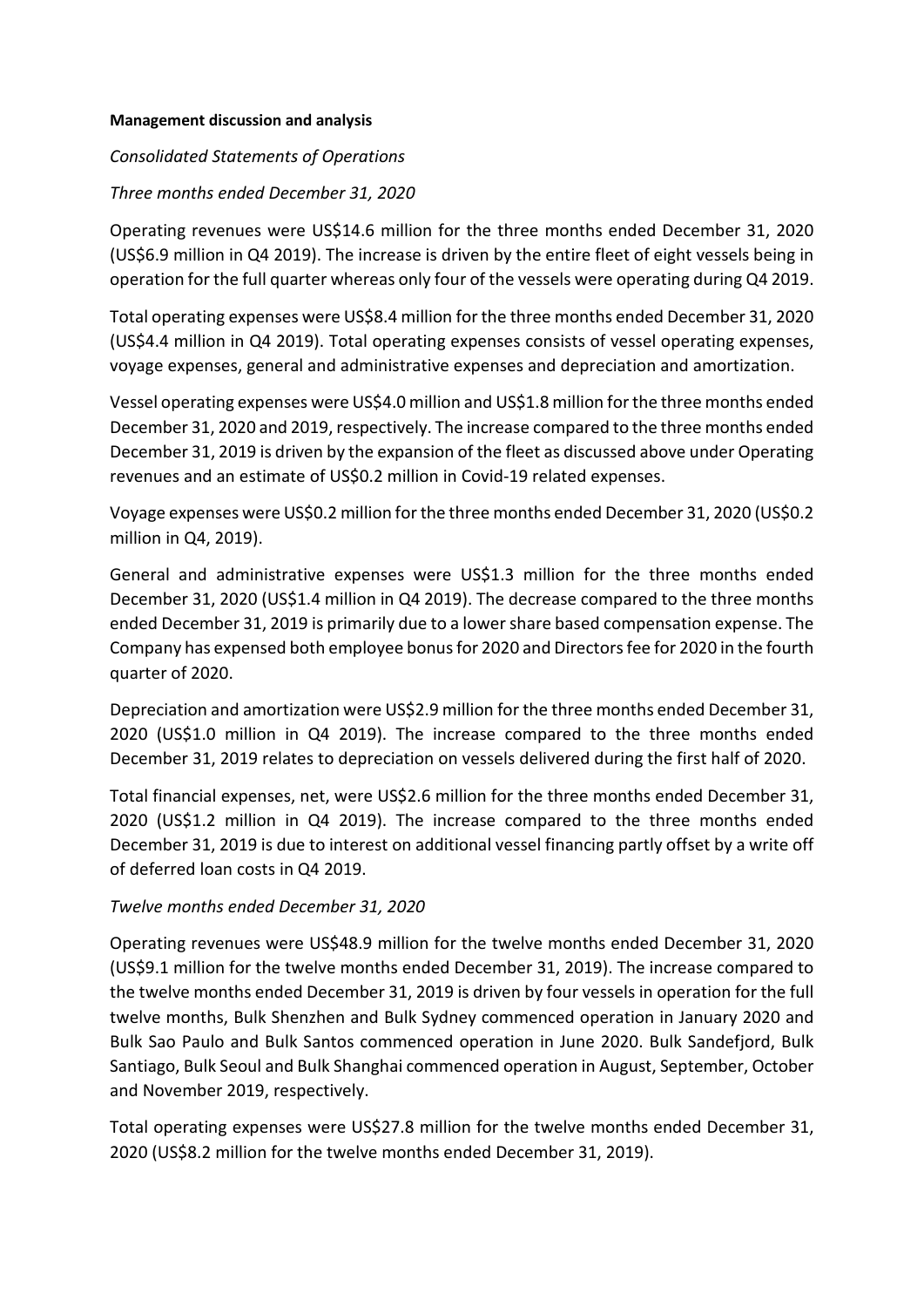Vessel operating expenses were US\$13.2 million and US\$2.1 million for the twelve months ended December 31, 2020 and 2019, respectively. The increase compared to the twelve months ended December 31, 2019 is driven by the expansion of the fleet as discussed above under Operating revenues. In addition, the Company estimates US\$0.5 milllion in Covid-19 related expenses for the twelve months ended December 31, 2020.

Voyage expenses were US\$1.2 million for the twelve months ended December 31, 2020 (US\$0.2 million for the twelve months ended December 31, 2019). The increase compared to the twelve months ended December 31, 2019 is due to commission and expenses incurred between delivery of Bulk Shenzhen, Bulk Sao Paulo and Bulk Santos from the yard and delivery on time charter during the first half of 2020.

General and administrative expenses were US\$3.5 million for the twelve months ended December 31, 2020 (US\$4.7 million for the twelve months ended December 31, 2019). The decrease compared to the twelve months ended December 31, 2019, is primarily due to a lower share based compensation expense.

Depreciation and amortization were US\$9.9 million for the twelve months ended December 31, 2020 (US\$1.2 million for the twelve months ended December 31, 2019). Please see analysis for the fourth quarter of 2020 which is also valid for the twelve months ended December 31, 2020.

Total financial expenses, net, were US\$10.0 million for the twelve months ended December 31, 2020 (US\$1.2 million forthe twelve months ended December 31, 2019). Please see analysis for the fourth quarter of 2020 which is also valid for the twelve months ended December 31, 2020.

# *Consolidated Balance Sheet*

The Company had total assets of US\$395.7 million as of December 31, 2020, (December 31, 2019: US\$283.1 million). The increase in total assets of the Company is primarily driven by financing and delivery of four vessels from New Times Shipyard during the first half of 2020.

Total shareholders' equity were US\$142.1 million and US\$138.1 million as of December 31, 2020 and 2019, respectively.

Total liabilities as of December 31, 2020, were US\$253.6 million (December 31, 2019: US\$145.0 million). The increase is primarily attributable to four draw-downs on the term loan facility during the first half of 2020.

# *Consolidated Statement of Cash Flows*

# *Three months ended December 31, 2020*

Net cash provided by operating activities was US\$7.0 million for the three months ended December 31, 2020 (US\$5.1 million in Q4 2019). The improved cash flow compared to the three months ended December 31, 2019 is due to earnings from eight vessels in operation in Q4 2020. Four vessels were in operation during Q4 2019.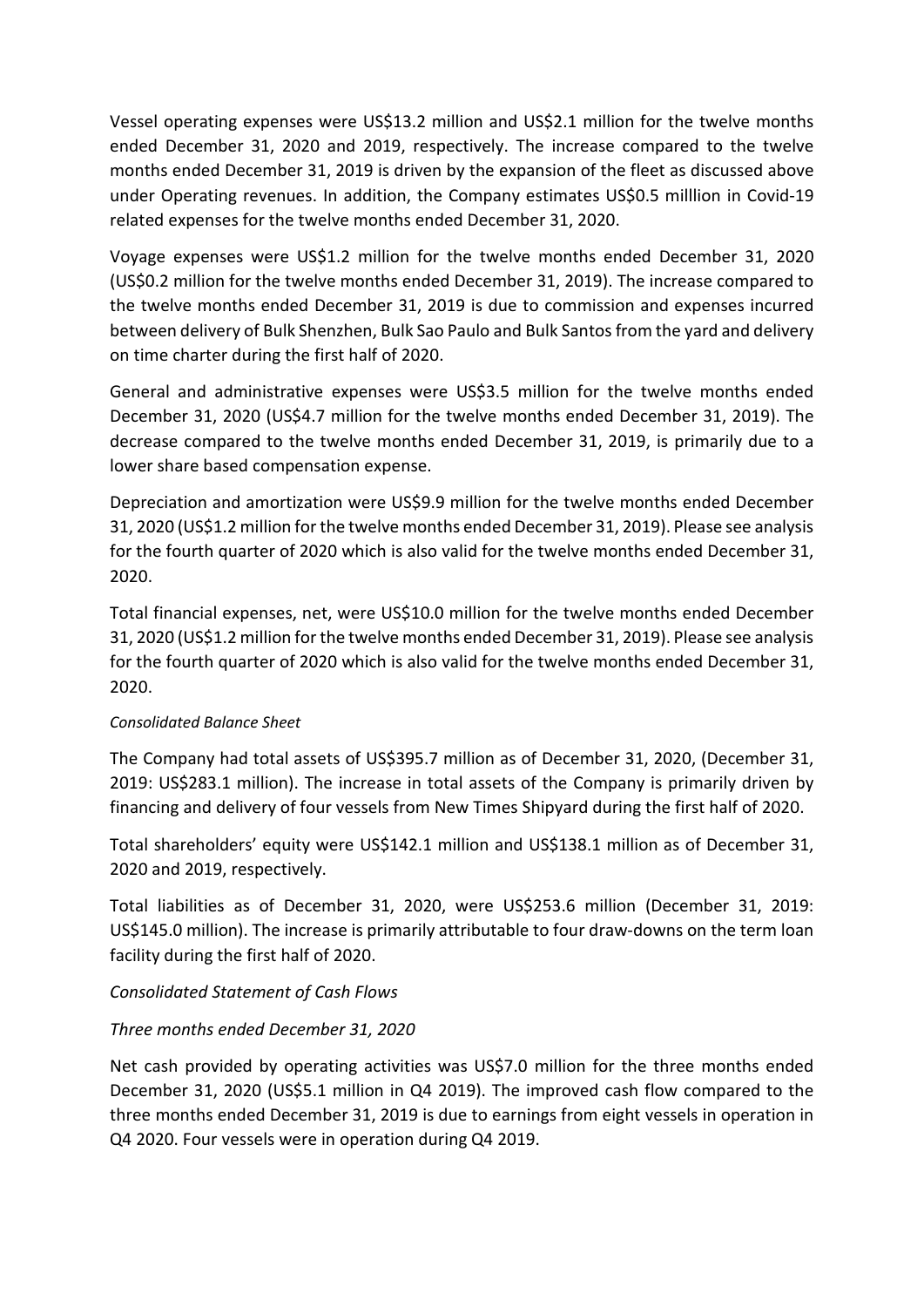Net cash provided by investing activities was US\$0.8 million for the three months ended December 31, 2020 (US\$2.1 million used in investing activities in Q4 2019). An employee loan was repaid during the three months ended December 31, 2020.

Net cash used in financing activities was US\$7.3 million during the three months ended December 31, 2020 (US\$12.7 million provided by financing activities in Q4 2019). The change is primarily due to net proceeds of US\$21.6 million received from the sale lease-back transaction in Q4 2019.

# *Twelve months ended December 31, 2020*

Net cash provided by operating activities was US\$21.8 million for the twelve months ended December 31, 2020 (US\$5.1 million for the twelve months ended December 31, 2019). The increase compared to the twelve months ended December 31, 2019 is due to earnings from four vessels in operation for the full twelve months, Bulk Shenzhen and Bulk Sydney commenced operation in January 2020 and Bulk Sao Paulo and Bulk Santos commenced operation in June 2020.

Net cash used in investing activities was US\$123.2 million for the twelve months ended December 31, 2020 (US\$126.3 million for the twelve months ended December 31, 2019). The Company paid delivery instalments of US\$121.6 million for Bulk Shenzhen, Bulk Sydney, Bulk Sao Paulo and Bulk Santos during the twelve months ended December 31, 2020. During the twelve months ended December 31, 2019 the Company paid total instalments of US\$121.5 million including delivery instalments of US\$55.9 million on Bulk Sandefjord and Bulk Santiago.

Net cash provided by financing activities was US\$101.2 million during the twelve months ended December 31, 2020 (US\$141.1 million for the twelve months ended December 31, 2019). The Company drew US\$120.0 million on the term loan facility when the Company paid delivery instalments for Bulk Shenzhen, Bulk Sydney, Bulk Sao Paulo and Bulk Santos during the twelve months ended December 31, 2020. The Company also repaid US\$12.4 million of long-term debt as well as paying US\$5.3 million of dividends during the twelve months ended December 31, 2020. The Company completed two private placements raising net proceeds of US\$63.6 million, drawing US\$60.0 million on the term loan facility and receiving net proceeds of US\$21.6 million from the sale lease-back transaction during the twelve months ended December 31, 2019. In addition, the Company paid dividends of US\$3.0 million in 2019.

# **Corporate Development and Financing**

The Board is pleased that the Company has remained profitable for each quarter following delivery of the first vessel in Q3 2019.

The Board remains focused on returning the majority of operational free cash flow after debt service back to shareholders on a monthly basis. During 2020, the Company, in spite of challenging dry bulk markets, returned US\$0.3 per share of dividends and cash distributions to shareholders.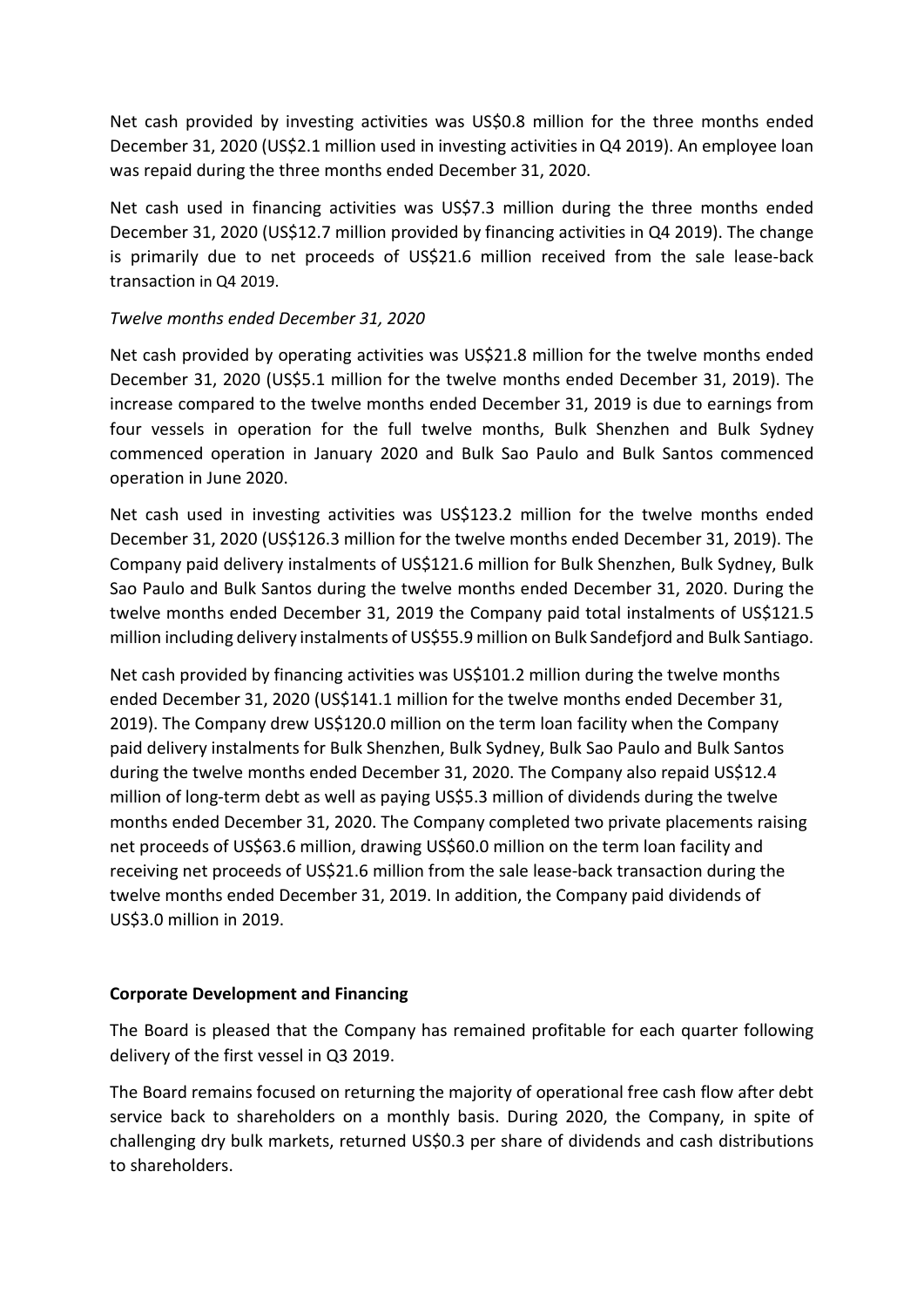The Company has a solid funding situation with a cash position of approximately US\$20 million as of January 27, 2021.

The Company currently has around US\$230 million of net debt, corresponding to approximately US\$29 million per ship. Based on the amortization profile of the debt and sale leaseback financing, debt will be repaid by approximately US\$15 million per year, corresponding to an annual average debt reduction of US\$1.85 million per ship.

# **Commercial update**

The Company achieved average time charter equivalent earnings of approximately US\$20,500 per day, gross, in the fourth quarter of 2020. The Company's vessels trading on index-linked time charter earned approximately US\$24,400 per day, gross, including average daily scrubber benefits of approximately US\$1,200 per day and the Company's vessels on fixed time charter earned approximately US\$19,100 per day including average daily scrubber benefits of approximately US\$1,000 per day for three of the vessels.

The Baltic 5TC Capesize Index averaged US\$16,944 per day in Q4 2020.

So far in the first quarter, the Company has achieved time charter equivalent earnings of approximately US\$28,500 per day. The Baltic 5TC Capesize Index has averaged US\$22,319 per day in the same period.

# **Chartering update**

2020 Bulkers has outperformed the Baltic 5TC index for 15 out of 17 months since delivery of its first vessel.

For 2021, the Company has a time charter contract for approximately 120 days at US\$18,000 per day and a voyage charter contract for 100 days with estimated US\$18,500 net earnings per day. 2,700 operating days are linked to the development in the Capesize spot market. Although the Company is likely to increase the level of fixed rate time charter coverage somewhat, the Company will seek to retain a significant spot exposure to an expected recovery in the Capesize market. The structure of the index-linked contracts allows the Company to increase the level of fixed rate coverage on the basis of the prevailing FFA market.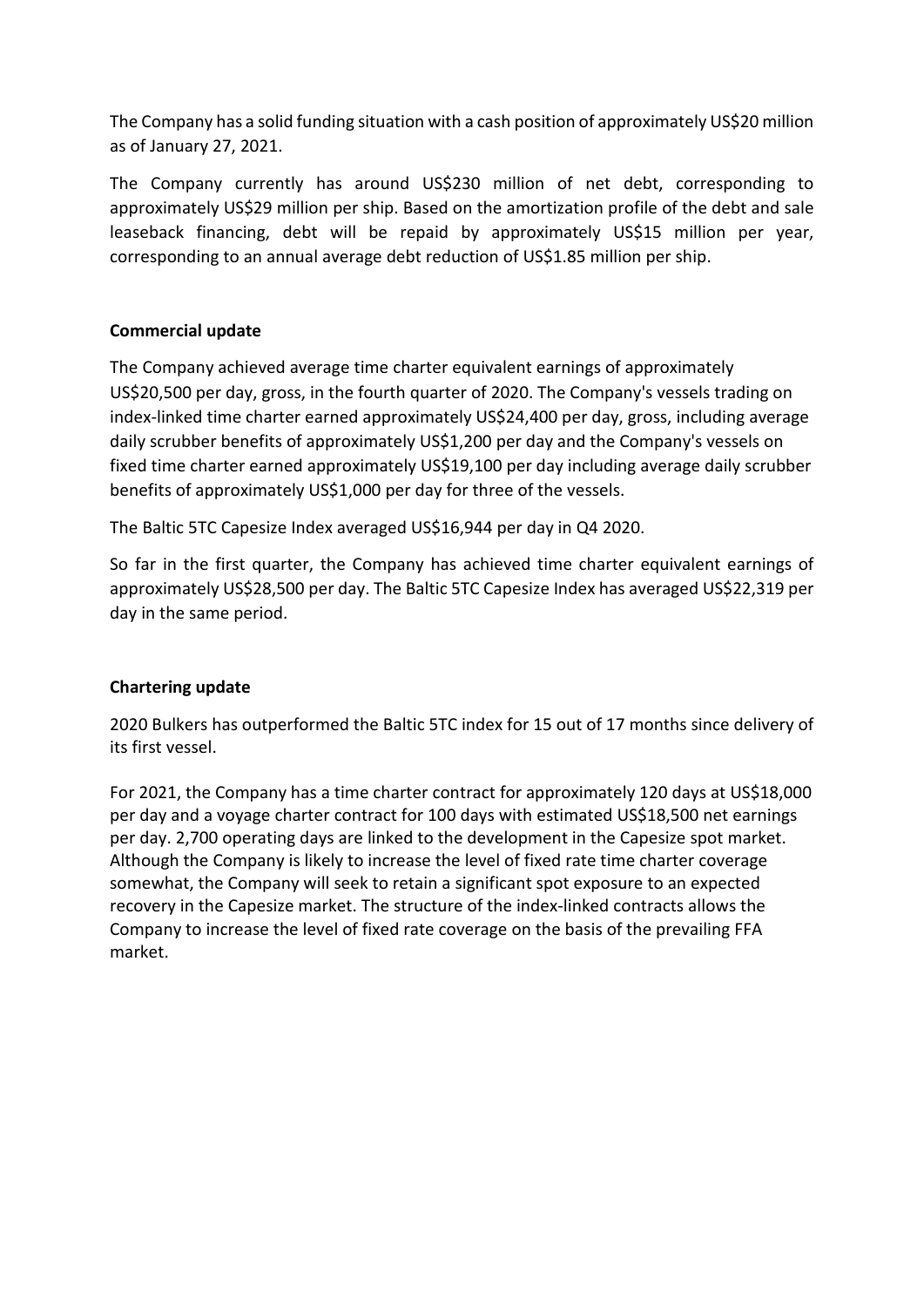The current chartering status is summarized in the table below:

| Ship name              | <b>Delivery</b> | <b>Charterer</b> | Rate US\$                                    | <b>Charter expiry</b> |
|------------------------|-----------------|------------------|----------------------------------------------|-----------------------|
| <b>Bulk Sandefjord</b> | Aug-19          | Koch             | Index linked + premium +<br>scrubber benefit | Aug-22                |
| <b>Bulk Santiago</b>   | $Sep-19$        | Koch             | Index linked + premium +<br>scrubber benefit | $Nov-21 - Jan-22$     |
| <b>Bulk Seoul</b>      | Oct-19          | Koch             | Index linked + premium +<br>scrubber benefit | $Dec-21 - Feb-22$     |
| <b>Bulk Shanghai</b>   | <b>Nov-19</b>   | Glencore         | 18,000 + scrubber benefit                    | $Mar - Jun-21$        |
| <b>Bulk Shenzhen</b>   | Jan-20          | Koch             | Voyage charter - 18,500,<br>net              | Apr-21                |
| <b>Bulk Sydney</b>     | Jan-20          | Koch             | Index linked + premium +<br>scrubber benefit | $Jan-23$              |
| <b>Bulk Sao Paulo</b>  | <b>Jun-20</b>   | Glencore         | Index linked + premium +<br>scrubber benefit | $May - Jul-23$        |
| <b>Bulk Santos</b>     | <b>Jun-20</b>   | Glencore         | Index linked + premium +<br>scrubber benefit | $May - Jul-23$        |

#### **Market commentary**

The Baltic Capesize index today stands at US\$17,790 per day having averaged US\$22,319 per day so far in the first quarter.

Global exports of iron ore showed a modest decline in the fourth quarter, with total exports of 384 million tons, down from 392 million tons in the third quarter, however higher than the 372 million tons exported in the second quarter and 332 million tons in the first quarter of 2020.

Capesize rates averaged US\$16,944 in the fourth quarter, bringing the average for the second half of 2020 to US\$18,853, up from US\$7,251 during the first half of 2020. The Company believes that the improved Capesize rates in the second half of the year can largerly be attributed to an increase in Brazilian shipment volumes. Brazilian iron ore exports reached 85 million tons in the second half of 2020, up from 67 million tons in the first half of 2020. Vale, Brazil's largest iron ore producer is targeting a production level of 315-335 million tons of iron ore in 2021, with ambitions to increase output to more than 400 million tons per year within the coming years. If Vale is able to meet its targets, the production increase will have a positive effect on ton-mile demand for the Capesize market as one ton of iron ore exported from Brazil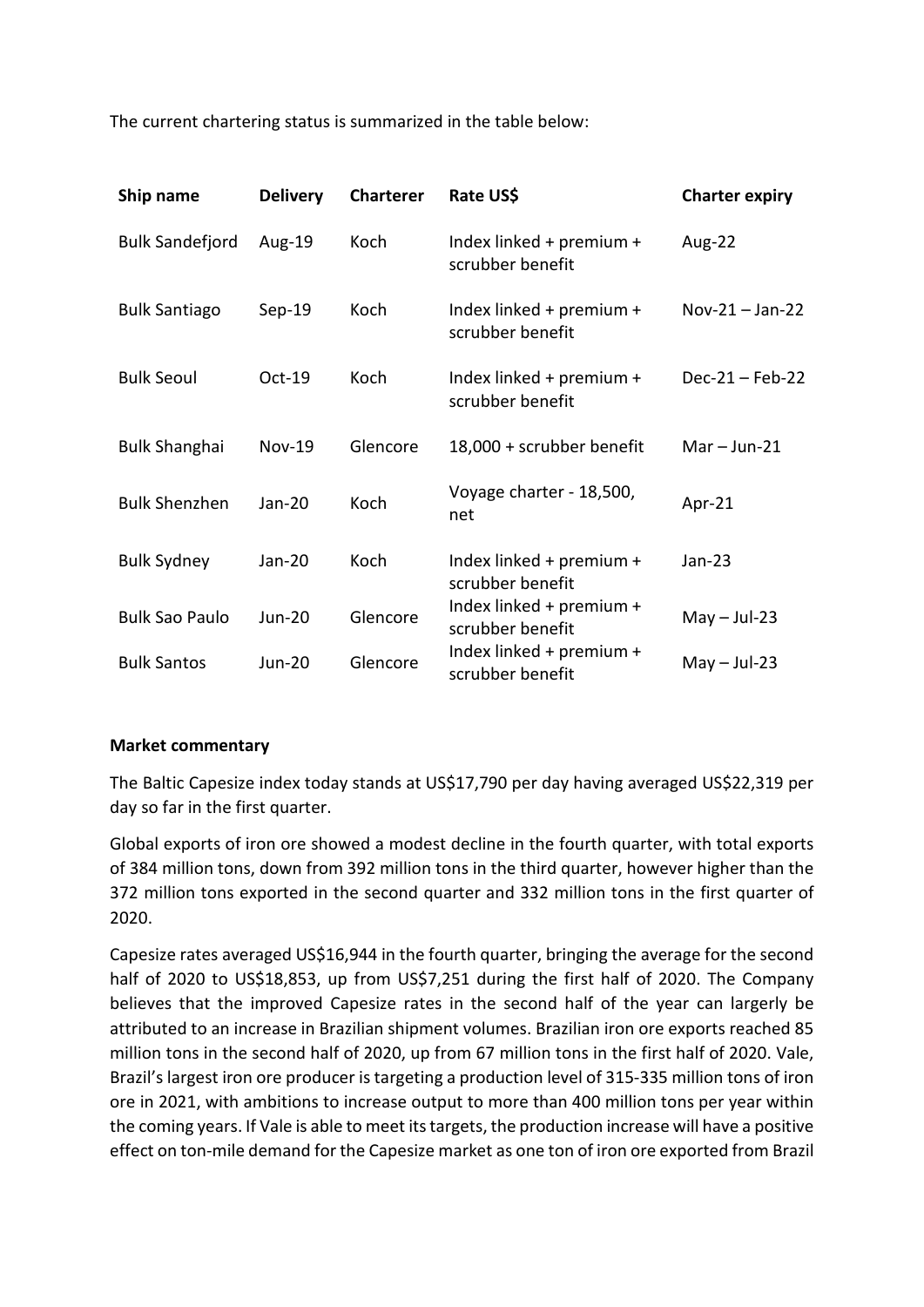requires approximately three times the shipping capacity, compared to one ton exported from Australia.

The Chinese steel industry continues to be the most important demand driver for seaborne iron ore, with an estimated 70% share of total imports. Chinese steel production for January through November 2020 was up 5.7% compared to the same period in 2019, with November production up 8% year over year. The Company believes the Chinese economic stimulus following the Covid-19 outbreak will continue to have a positive effect on steel demand in the coming quarters. Steel production in the rest of the world has already recovered to the levels seen prior to the outbreak of Covid-19 and is expected to recover further once vaccines against Covid-19 are widely distributed.

Chinese iron ore imports were up 11% year over year for the period January through November 2020, with November showing an increase of 9% compared to November 2019.

Chinese iron ore port inventories currently stand at 125.5 million tons, compared to 127 million tons a year ago. The current inventories represent 31 days of consumption, down from 33 days at the same time last year.

Growth in vessel supply is expected to moderate in 2021 with a Capesize orderbook of 16 million dwt, down from 25 million dwt delivered in 2020. The Capesize orderbook for 2022 currently stands at 5.3 million tons. So far this year no Capesize vessels have been ordered. 2020 represented the lowest level of ordering since 2001 with only 4.2 million dwt ordered in the Capesize segment. New ordering is expected to remain subdued due to lack of financing available from traditional lenders, as well as technological uncertainties as it relates to the optimal propulsion systems to meet the shipping industry's ambitions for de-carbonization. During 2020, 50 Capesize vessels, totaling 11.6 million dwt were scrapped. So far in 2021, 2 Capesize vessels, totaling 0.6 million dwt have been scrapped.

# **Dry bulk fleet development**

The global dry bulk fleet stands at 912 million dwt as of January 1, 2021, up from 878 million dwt on January 1, 2020.

The current orderbook for dry bulk vessels currently stands at 6% of the existing fleet, down from 10.4% in January 2020.

434k dwt have been ordered this year, compared to 13.5 million dwt ordered in 2020 and 7 million dwt ordered in 2019.

A total of 0.55 million dwt has been scrapped year to date, compared to 1.2 million dwt for the same period in 2020.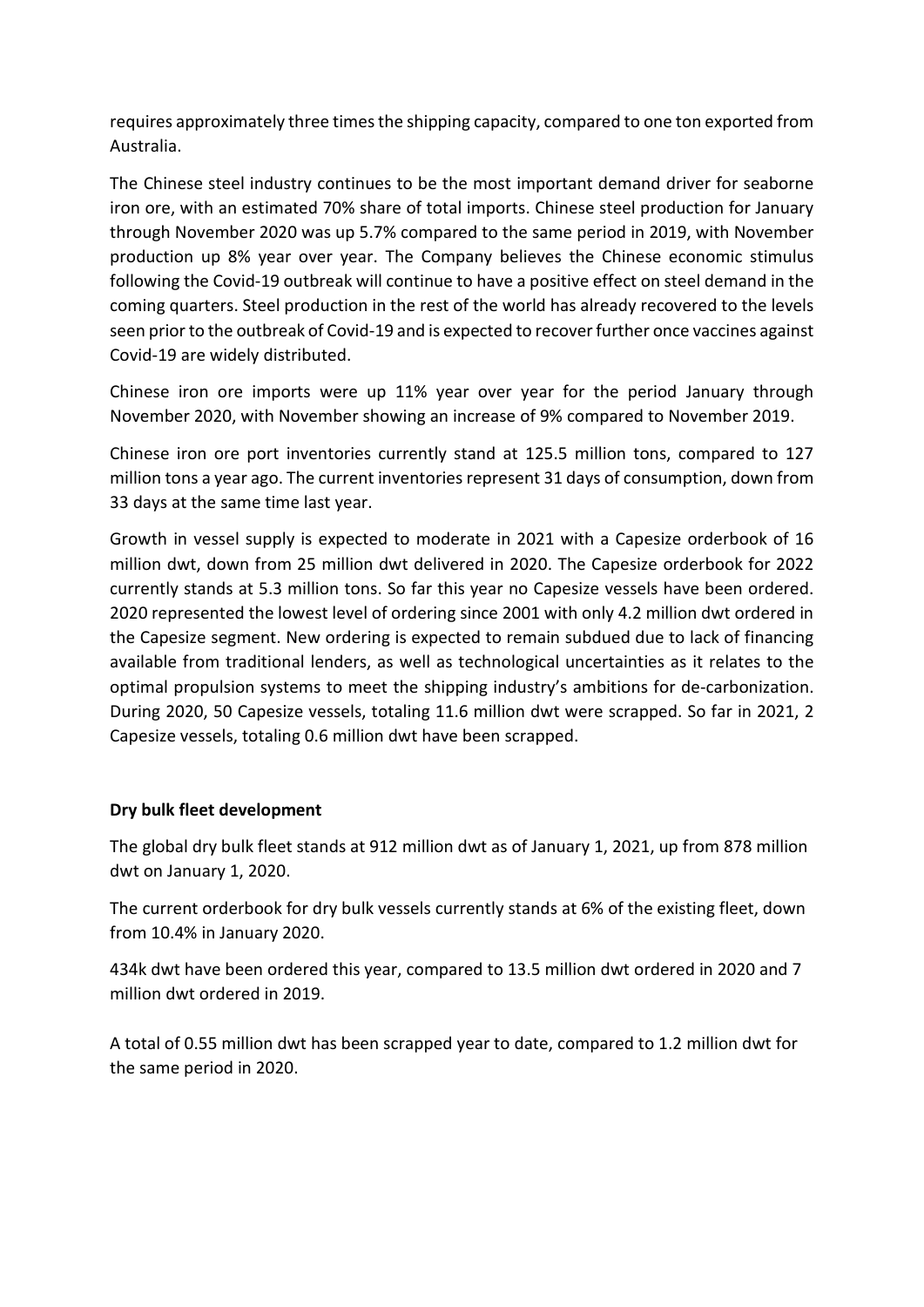#### **Impact of Covid-19**

Our operations continue to be impacted by port restrictions, including immigration restrictions and quarantine measures related to Covid-19. The impact is primarily related to crew changes. The Company estimates that operating expenses for the quarter were negatively impacted by approximately US\$300 per day per ship on average due to increased costs related to travel, quarantines and testing of crews. Additionally, the Company recorded approximately 2.2 days of off-hire in the fourth quarter due to vessels deviating from their optimal route in conjunction with crew changes.

We expect to continue to incur higher than normal operating expenses as well as some offhire related to crew changes for as long as Covid-19 continues to have an impact. We continue to work closely with our technical managers to protect the safety and well-being of our crews while minimizing potential off-hire related to crew changes.

The Board would like to thank the dedicated seafarers aboard our vessels. These seafarers, many of whom have had their terms of service onboard extended due to logistical difficulties, are critical to the success of the Company.

# **Outlook**

2020 Bulkers has a robust financial structure with moderate financial leverage and a solid cash position.

Our operating cash breakeven, which includes operating expenses, G&A and debt service, is estimated at US\$14,400 per day for 2021, including the additional costs related to Covid-19.

Based on the current FFA curve for 2021 we estimate 12 month time charter rates for a scrubber fitted Newcastlemax of around US\$25,000 per day.

The Company will continue its strong capital discipline, and will remain focused on returning the majority of free cash flow to shareholders as cash distributions.

#### **Invitation to webcast and conference call Q4 2020 results**

2020 Bulkers Ltd. will release its financial results for the fourth quarter of 2020 on Thursday, January 28, 2020. A conference call and webcast will be held at 3:00 PM CET. The earnings report and presentation will be available from the Investor Relations section on www.2020bulkers.com on the same day.

In order to listen to the presentation, you may do one of the following:

Listen-only webcast (including the slide presentation): [https://edge.media](https://edge.media-server.com/mmc/p/aswbvquw)[server.com/mmc/p/aswbvquw](https://edge.media-server.com/mmc/p/aswbvquw) or you can click the "Webcast" link on [www.2020bulkers.com/investor-relations/](http://www.2020bulkers.com/investor-relations/)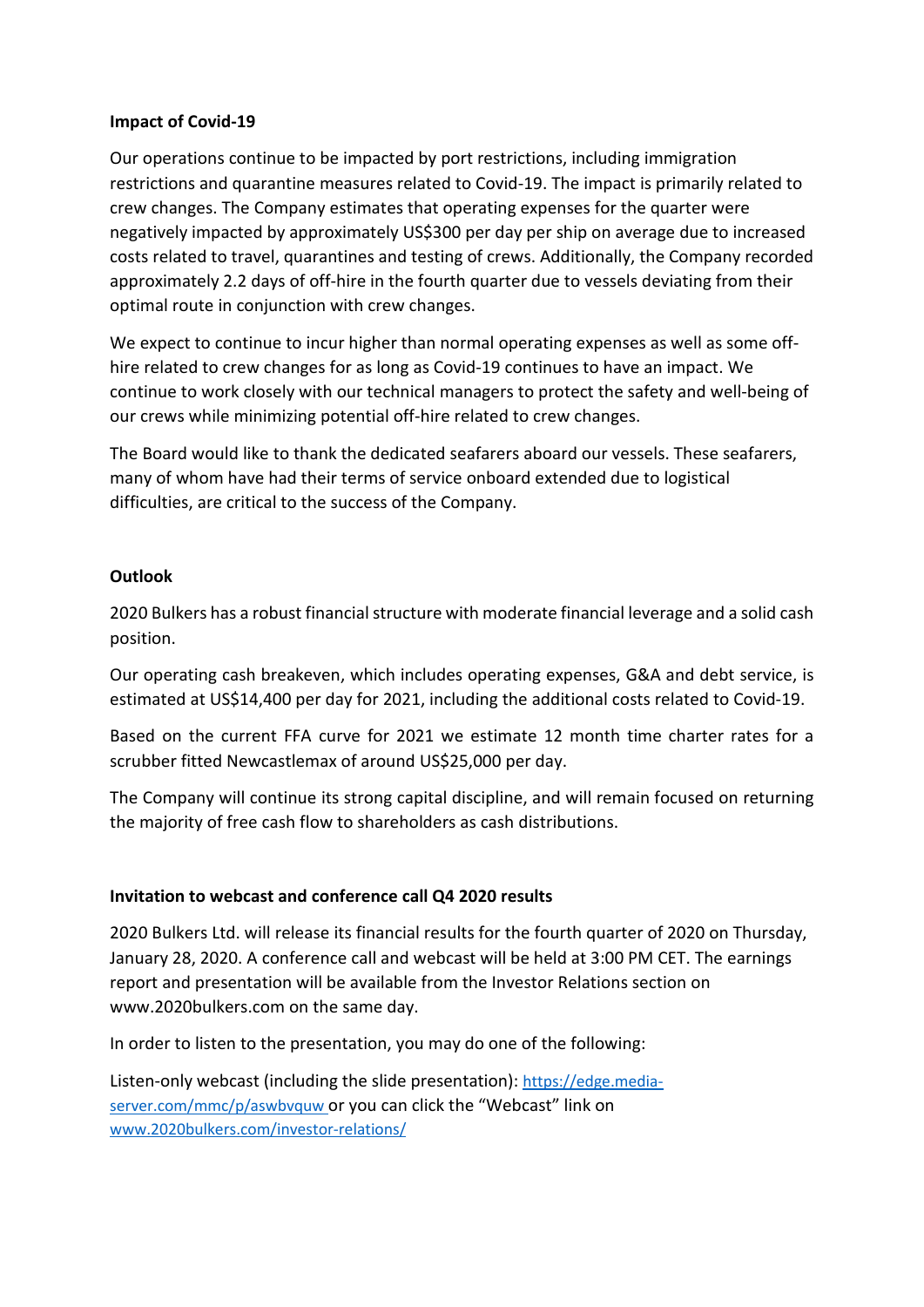#### Telephone conference

Dial in details, Participants:

In the 10 minutes prior to call start time, please call the appropriate participant dial-in number and enter the Event Plus Passcode stated below. Please leave any information requested after the tone.

#### **Event Plus Passcode: 2087173**

Standard International: +44 (0) 2071 928338 Norway (local): ............+47 21 56 30 15 Norway (toll free):.......800 568 65 UK (local): ....................+44 (0) 8444819752 UK (toll free): ................ 0800 279 6619 US (local):.....................+1646 741 3167 US (toll free): ...............1877 870 9135

Participants will be asked for their full name & Conference ID.

There will be a Q&A session after the presentation.

# **Forward-Looking Statements**

This announcement includes forward looking statements. Forward looking statements are, typically, statements that do not reflect historical facts and may be identified by words such as "anticipate", "believe", "continue", "estimate", "expect", "intends", "may", "should", "will" and similar expressions. The forward-looking statements in this announcement are based upon various assumptions, many of which are based, in turn, upon further assumptions. Although 2020 Bulkers Ltd. believes that these assumptions are reasonable, they are, by their nature, uncertain and subject to significant known and unknown risks, contingencies and other factors which are difficult or impossible to predict and which are beyond our control. Such risks, uncertainties, contingencies and other factors could cause actual events to differ materially from the expectations expressed or implied by the forwardlooking statements included herein.

The information, opinions and forward-looking statements contained in this announcement speak only as of the date hereof and are subject to change without notice.

#### **About 2020 Bulkers Ltd.**

2020 Bulkers Ltd. is a limited liability company incorporated in Bermuda on 26 September 2017. The Company's shares are traded on Oslo Børs under the ticker "2020".